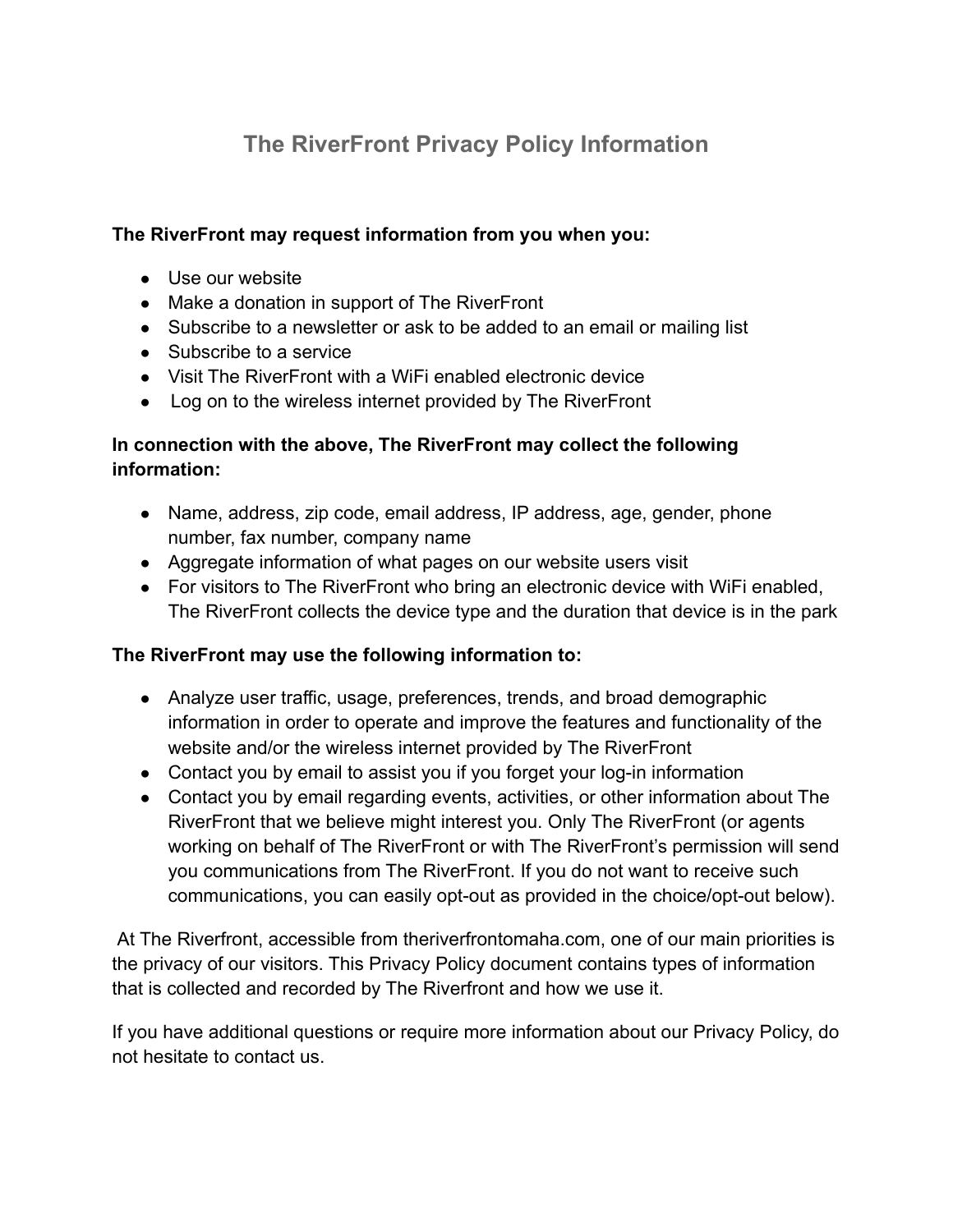This Privacy Policy applies only to our online activities and is valid for visitors to our website with regards to the information that they shared and/or collect in The Riverfront. This policy is not applicable to any information collected offline or via channels other than this website. Our Privacy Policy was created with the help of the [Free Privacy](https://www.termsfeed.com/privacy-policy-generator/) [Policy Generator](https://www.termsfeed.com/privacy-policy-generator/).

## **Consent**

By using our website, you hereby consent to our Privacy Policy and agree to its terms.

## **Information we collect**

The personal information that you are asked to provide, and the reasons why you are asked to provide it, will be made clear to you at the point we ask you to provide your personal information.

If you contact us directly, we may receive additional information about you such as your name, email address, phone number, the contents of the message and/or attachments you may send us, and any other information you may choose to provide.

When you register for an Account, we may ask for your contact information, including items such as name, company name, address, email address, and telephone number.

## **How we use your information**

We use the information we collect in various ways, including to:

- Provide, operate, and maintain our website
- Improve, personalize, and expand our website
- Understand and analyze how you use our website
- Develop new products, services, features, and functionality
- Communicate with you, either directly or through one of our partners, including for customer service, to provide you with updates and other information relating to the website, and for marketing and promotional purposes
- Send you emails
- Find and prevent fraud

## **Log Files**

The Riverfront follows a standard procedure of using log files. These files log visitors when they visit websites. All hosting companies do this and a part of hosting services' analytics. The information collected by log files include internet protocol (IP) addresses,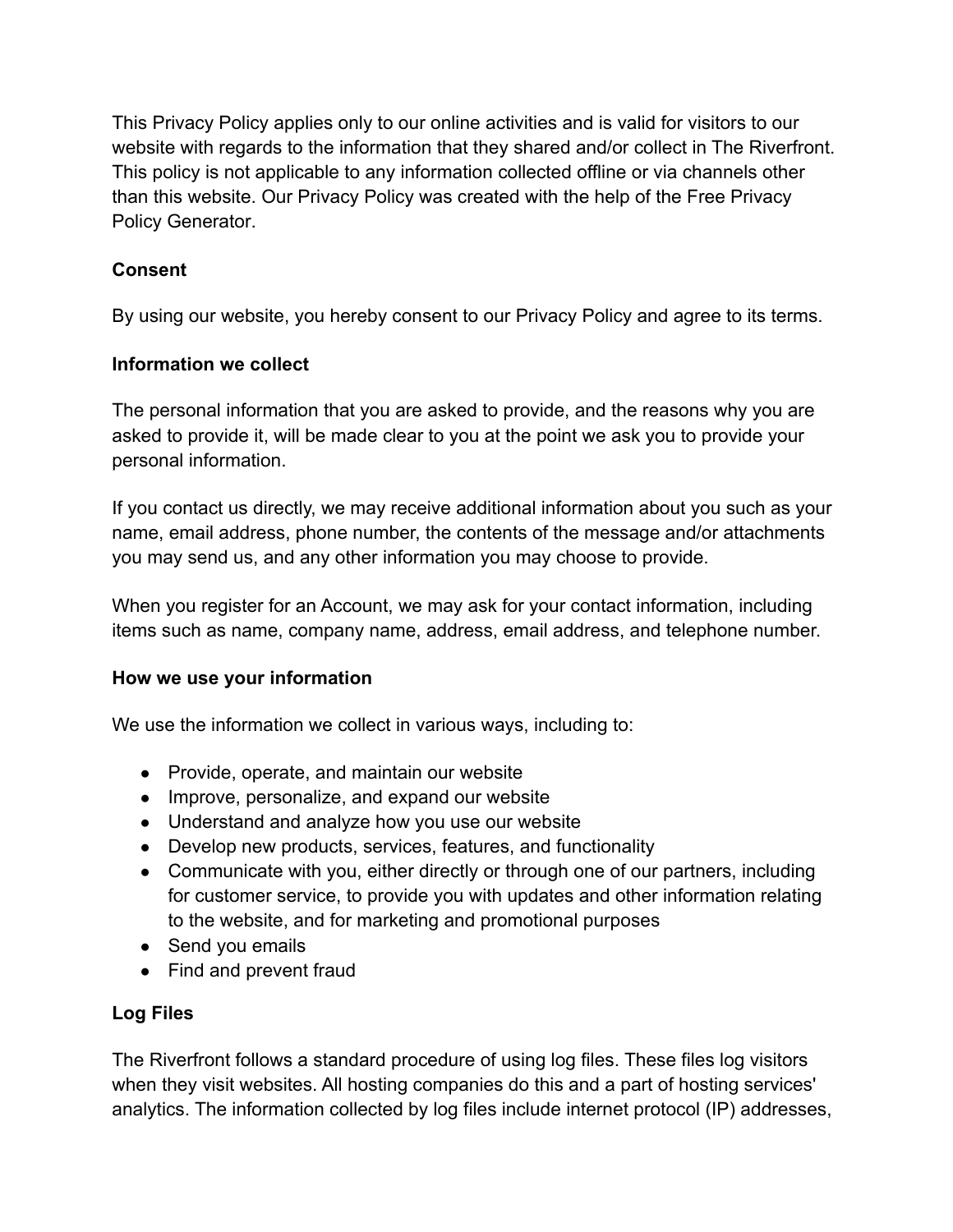browser type, Internet Service Provider (ISP), date and time stamp, referring/exit pages, and possibly the number of clicks. These are not linked to any information that is personally identifiable. The purpose of the information is for analyzing trends, administering the site, tracking users' movement on the website, and gathering demographic information.

## **Cookies and Web Beacons**

Like any other website, The Riverfront uses 'cookies'. These cookies are used to store information including visitors' preferences, and the pages on the website that the visitor accessed or visited. The information is used to optimize the users' experience by customizing our web page content based on visitors' browser type and/or other information.

For more general information on cookies, please read [the Cookies article on TermsFeed](https://www.termsfeed.com/blog/sample-cookies-policy-template/#What_Are_Cookies) [website.](https://www.termsfeed.com/blog/sample-cookies-policy-template/#What_Are_Cookies)

# **Advertising Partners Privacy Policies**

You may consult this list to find the Privacy Policy for each of the advertising partners of The Riverfront.

Third-party ad servers or ad networks uses technologies like cookies, JavaScript, or Web Beacons that are used in their respective advertisements and links that appear on The Riverfront, which are sent directly to users' browser. They automatically receive your IP address when this occurs. These technologies are used to measure the effectiveness of their advertising campaigns and/or to personalize the advertising content that you see on websites that you visit.

Note that The Riverfront has no access to or control over these cookies that are used by third-party advertisers.

# **Third Party Privacy Policies**

The Riverfront's Privacy Policy does not apply to other advertisers or websites. Thus, we are advising you to consult the respective Privacy Policies of these third-party ad servers for more detailed information. It may include their practices and instructions about how to opt-out of certain options.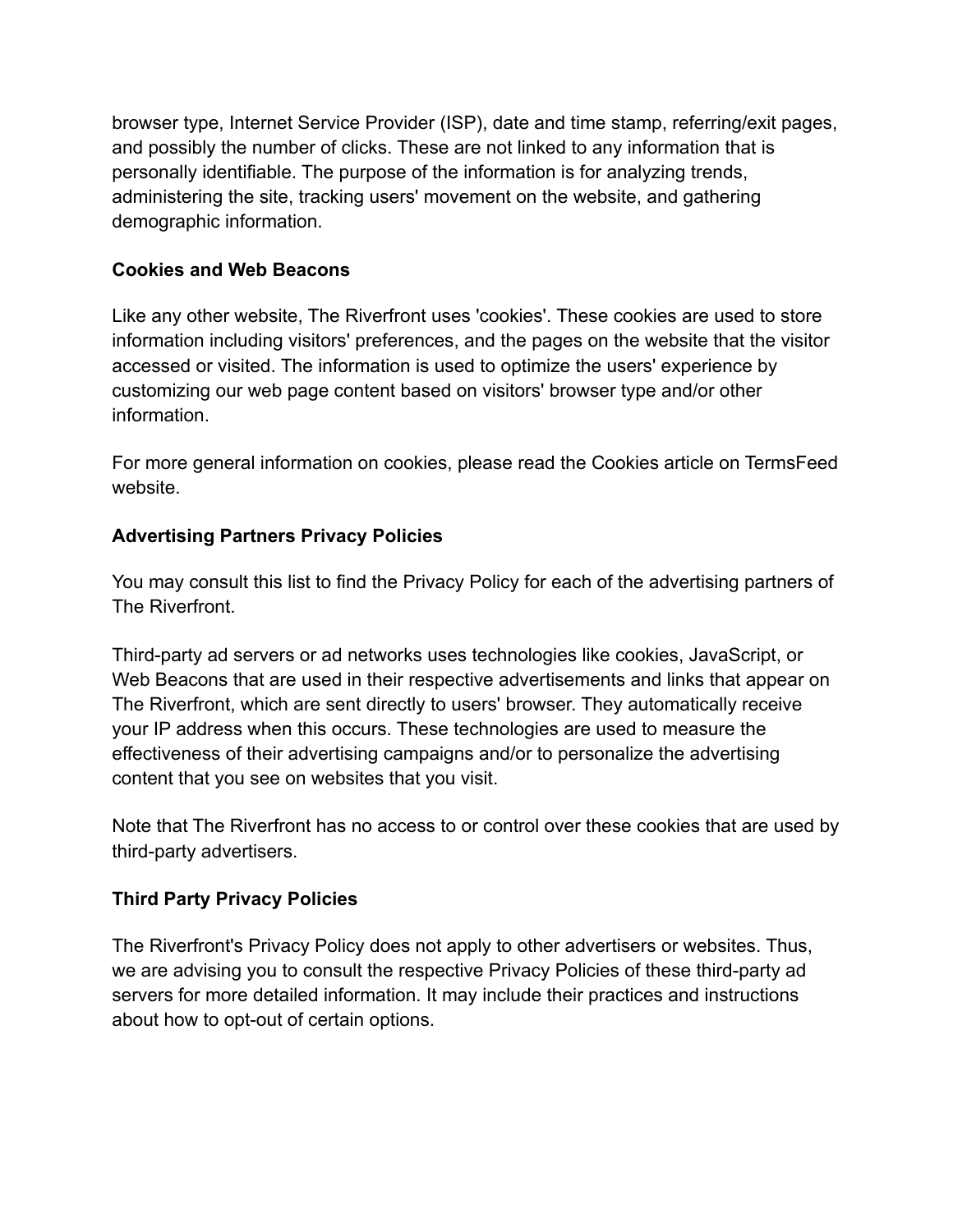You can choose to disable cookies through your individual browser options. To know more detailed information about cookie management with specific web browsers, it can be found at the browsers' respective websites.

#### **CCPA Privacy Rights (Do Not Sell My Personal Information)**

Under the CCPA, among other rights, California consumers have the right to:

Request that a business that collects a consumer's personal data disclose the categories and specific pieces of personal data that a business has collected about consumers.

Request that a business delete any personal data about the consumer that a business has collected.

Request that a business that sells a consumer's personal data, not sell the consumer's personal data.

If you make a request, we have one month to respond to you. If you would like to exercise any of these rights, please contact us.

#### **GDPR Data Protection Rights**

We would like to make sure you are fully aware of all of your data protection rights. Every user is entitled to the following:

The right to access – You have the right to request copies of your personal data. We may charge you a small fee for this service.

The right to rectification – You have the right to request that we correct any information you believe is inaccurate. You also have the right to request that we complete the information you believe is incomplete.

The right to erasure – You have the right to request that we erase your personal data, under certain conditions.

The right to restrict processing – You have the right to request that we restrict the processing of your personal data, under certain conditions.

The right to object to processing – You have the right to object to our processing of your personal data, under certain conditions.